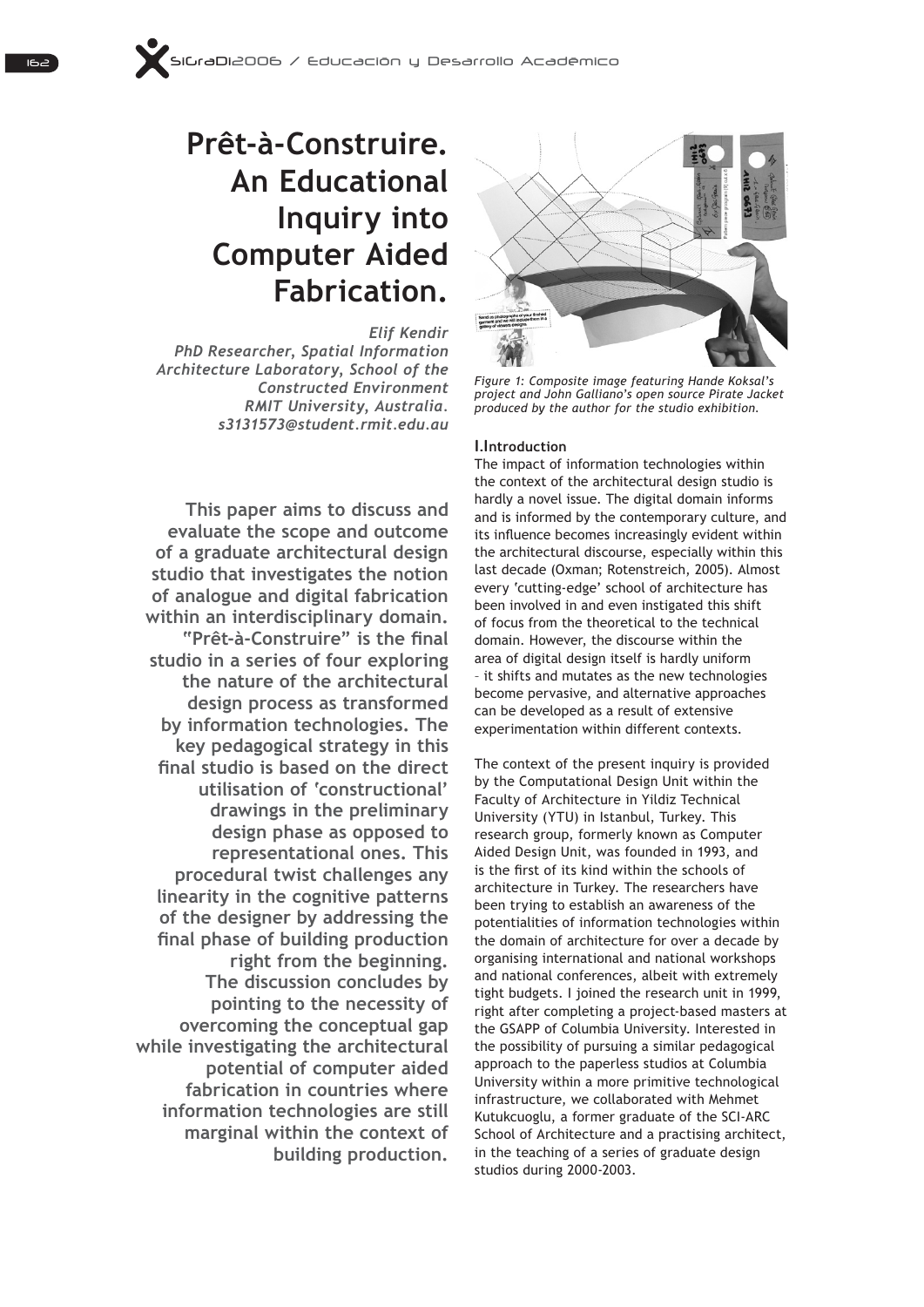The studio "Prêt-à-Construire" is the final part of this series of exploratory studies conducted on the nature of architectural design process transformed by information technologies. The main pedagogical standpoint in the initial studios was parallel to that of the so-called paperless studios in following the idea of computers as extensions that make thought processes visible like pen-and-paper sketching. The overarching aim of the studio series was to put CAD and CAM in a practical and educational context in terms of their effect on the actual architectural design process. Preceded by studios investigating cognition and representation, studio "Prêt-à-Construire", the last in a series of four, has specifically focused on CAM and the concept of fabrication in architecture.

The paper provides a methodological discussion concerning the outcome of this last studio by addressing the issues raised during studio sessions. One such issue is customisation, and the required attitude for re-incorporating the notion of the custom made into the initial design phase. Another issue is open-source design, where the design solution is coded as information, providing room for intervention by different designers, indicating the possibility of a do-it-yourself architecture. The final key issue is the direct utilisation of constructional drawings in the preliminary design phase as opposed to representational ones, reminding the designer of the final phase of fabrication right from the beginning. The discussion concludes by pointing out the problems faced during the conduct of the studio. These problems include a significant lack of technical infrastructure, and the necessity of overcoming the conceptual gap while investigating the architectural potential of computer aided fabrication in countries where information technologies are still marginal within the context of building production.

### 2. Objectives and Themes

The main objective throughout the whole series of studios was the investigation of time resistant elements within the pedagogical context of the digital design studio. With this search providing the guiding concern, the teaching scope was intentionally free from technical guidance. due to the swift change of the technologies at hand, and students were expected to develop the ability to appropriate relevant software in conjunction with the nature of the design problem at hand. The main pedagogical strategy involved making the designers aware of their design strategies by alienating them to the process of design: Although most of the studio participants belonged to the generation termed

by some as "digital natives" (Prensky, 2001), their process of designing was decidedly linear, restricted by the use of conventional formal and/or typological vocabulary.

Initially, the aim guiding the studio series was to naturalise the use of computers in the preliminary phases of the design process, however, as the incoming student profile became increasingly competent in IT skills, the focus of the studio shifted towards the cultural hypes within the domain of information technologies and how they could be integrated as into the designer's conceptual toolset. This incorporated the discussion on the arguable notion of "digital natives" (Owen, 2005) and their preferred tools, providing input for the specific pedagogical strategies to be utilised in the studios.

The last in the mentioned studio series, "Prêt-à-Construire" aimed at investigating the relevance of embodied knowledge within the discourse of digital design. By utilising the notion of fabrication as the common denominator between the analogue and digital domains, the studio sought for an understanding of the interaction between computer modelling/manufacturing and physical model making in terms of their implications for the initial phases of architectural design. Within this framework, we introduced several key notions as cognitive markers:

## 2.1. The 'Constructional' versus the Representational.

The main theme of the featured design studio was based on this duality. Representation and construction are the two main aspects of the design process. We were interested in their utilization in the forging of the final design. Historical examples like stereotomic drawings or the invention of the perspective provided the necessary input for questioning the nature of design communication as an instigator of the design itself.

## 2.2. Mass Customisation

The notion of customisation was used as a conceptual tool to shift the direction of the design research from a unique solution to a family of solutions generated by utilising the same theme. Design becomes stored data that can be transferred seamlessly to a constructed reality. The construction templates need not be identical instances; they are open to variation and customisation. As a historical precedent of mass customisation - "tailormade design", we thought the constructional templates used in dressmaking would provide an appropriate example.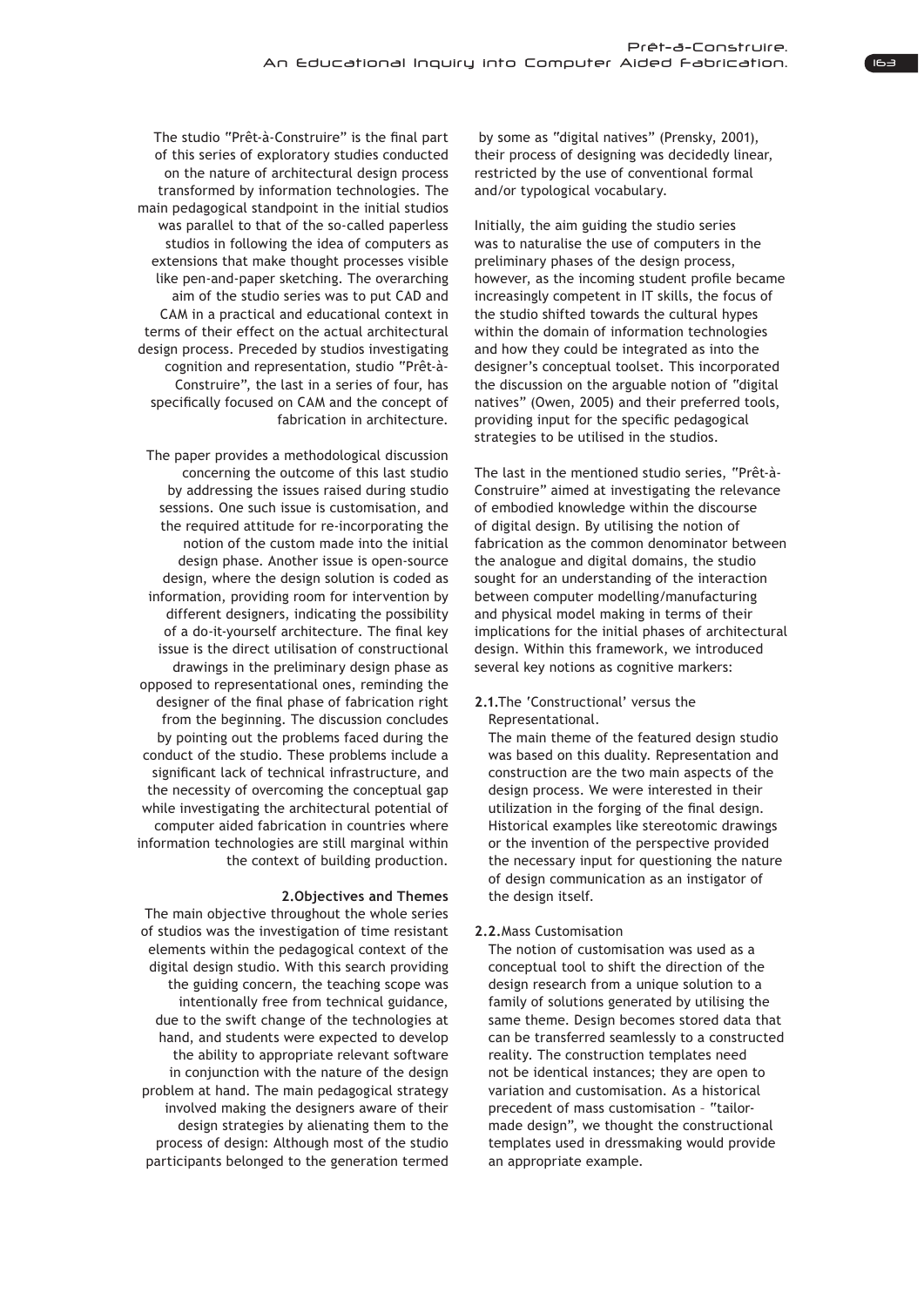

Figure 02: Project proposal by Orkun Indere investigating straight folds, and the emergent forms resulting from varying folding angles on template drawings.

Domino was given as the main design problem, along with several methodological constraints. The main constraint was to develop the design idea through constructional drawings instead of representational ones. The students were asked to develop their volumetric ideas through digital 3D CAD models while working out structural solutions on a physical 1/50 model of Maison Domino. There was also a material constraint for the model, where only specified types of nonstructural paper could be used. At this stage, origami provided the working model for adding structural strength to sheet materials.



Figure 03: Project proposal by Hande Koksal showing selected structural pattern, digital model and physical model (top to bottom).

The final output required from the students was a matrix showing the process of their design work throughout the whole semester. The central piece of the matrix was to be composed of a colour coded superposition of proposed templates, in the manner of the dressmaking templates distributed by DIY fashion magazines. Along with this, the students had to produce a series of component alternatives together with their methods of derivation and their physical models, a 1/50 scale physical model of the reclad Maison Domino, and a visual report of their research work with relevant references.

2.3. 'Open Source' Design Open source design is generally referred to in relation to data architecture. In reality, any finished product has in itself a certain amount of encryption. Especially in disciplines related to design - be it of data structures, fashion or architecture, visual representation of the finished product hardly gives any clue to the process of construction. Templates, on the other hand, provide the "source code" to the trained designer-constructor. Open source design is one of the initial steps of design customisation. It initiates an open ended process rather than producing a single finished entity.

In proposing these themes, the aim was to expand the vocabulary of the students by the introduction of procedures and strategies, rather than types or cases.

#### 3. Methodology

"Prêt-à-Construire" thrived on constraints and limitations - limited by time, by the lack of technical infrastructure, as well as by the extra constraints proposed by the studio conductors. It was conducted within the limits of a mere 3 hours per week, in a semester of 13 weeks. Weekly presentations, along with the "internet hunts", acted as the basis of a networked intelligence providing cross-fertilisation between ideas. Due to the insufficient number of available computers at the graduate digital design laboratory, the students were required to use their own PCs, and utilise the studio space only for presentations and/or weekly discussions.

In terms of software, students were encouraged to use Rhinoceros and occasionally 3DStudio Max for modelling and planar surface creation, although some of them chose to stick to their AutoCAD expertise for these purposes. There has also been a failed enterprise for collaboration with the mechanical engineering department of YTU in order to use their 3-axis CNC mill, but eventually, the closed nature of their production lab and the reluctance of the technical staff made it impossible for our students to experiment freely with the device.

All throughout the studio, an algorithm of making was sought for within a broad range of disciplines including traditional craft skills such as origami as well as the geometric algorithms such as tessellations from the domain of mathematics. Accordingly, the studio derived its main inspiration from the constructional templates used in dressmaking, which can be considered as an initial model for mass customisation. In this context, the recladding of Le Corbusier's Maison